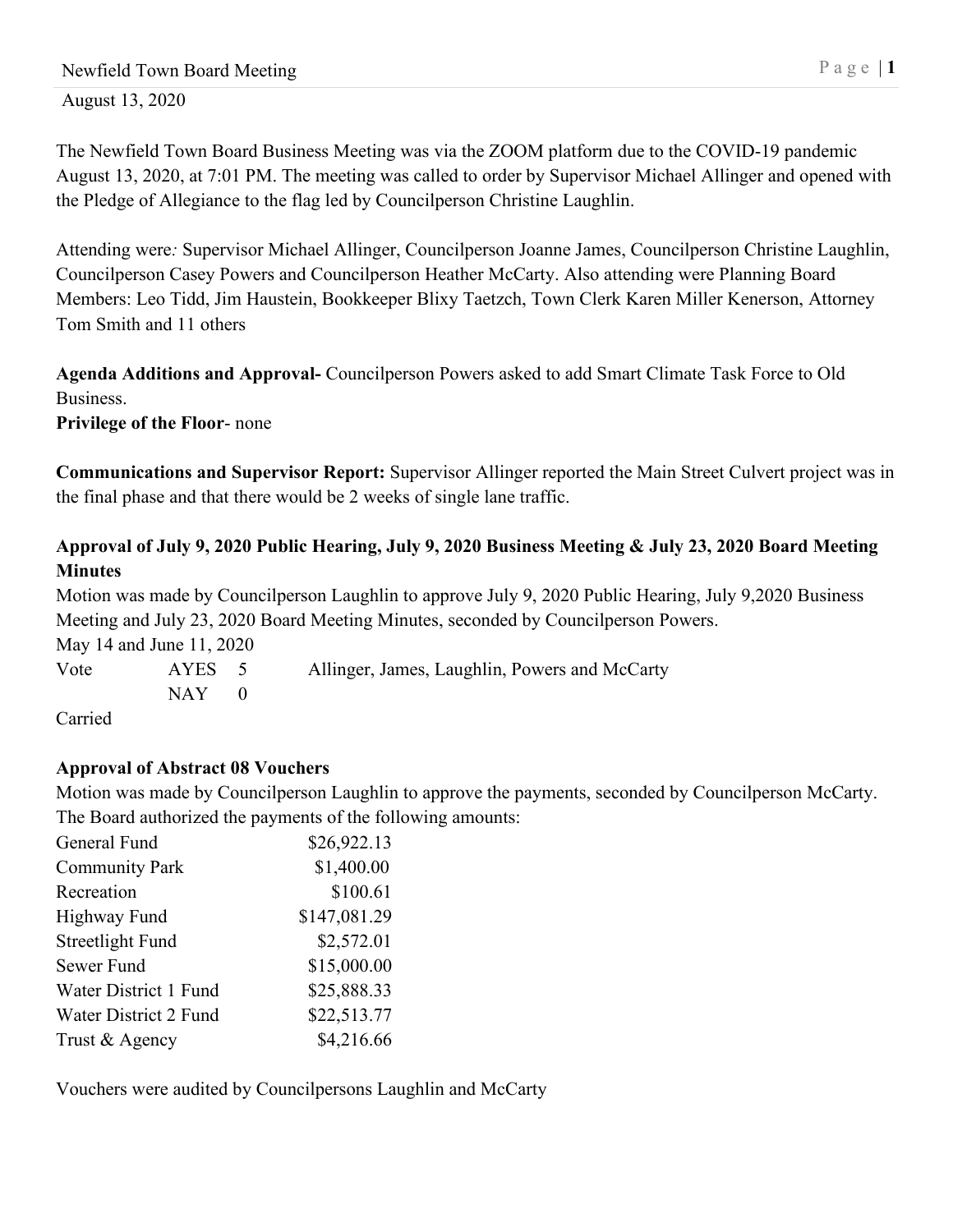# Vote AYES 5 Allinger, James, Laughlin, Powers and McCarty  $NAY$  0

Carried

# **REPORTS**

*EMC*- Michelle Henry reported there are harmful algae blooms on the lake and that EMC is on summer break. Ms. Henry reported creek samples had been collected and that the next sampling would be in October 2020. *Planning Board*- Jim Haustein reported that due to Covid the Cornell Connect Project with the Newfield Planning Board has been bumped.

*Highway*- Highway Superintendent Berggren was on vacation. Supervisor Allinger reported the bid opening for the laminated wood decking had taken place earlier in the day, there was one bid of \$21,309.00. Motion to table approval decision until the August 27, 2020 meeting.

*Recreation*-Recreation Supervisor Austen Kuzcek reported he has submitted plans for reopening fall sports to the Tompkins County Health Department. September 6, 2020 there will be a golf tournament at the Trumansburg Gold Course to benefit the Recreation Department.

*Code Enforcement*- CEO Alan Teeter reported he issued 10 building permits for July: 5 new roofs, 1 pool, 2 decks, 1 pole barn and 1 foundation repair. Mr. Teeter also reported he has been taking online classes to maintain his State Certificate and that he also just had completed sexual harassment training. Mr. Teeter also stated he had received a call regarding replacing fuel tanks at Sunny's Convenience.

*Tomkins County Legislature-* Representative David McKenna reported the budget committee had met and project there may be a 6-11-million-dollar deficit for 2020. Budget meeting dates are set and are posted on the County website

*Finance & Personnel*- Bookkeeper Taetzsch provided a written report reviewing the July 2020 financials, July Budget Modifications, Recreation Program and 2021 budge preparations.

# **ACTION ITEMS**

# *NYS DEC Request to acquire land in the Connecticut Hill area*

Supervisor Allinger reported New York State Department of Environmental Conservation has requested the Town's approval to purchase open space on Connecticut Hill on the corner of Carter Creek and Rowell Hill Roads to add to the State Lands.

Motion was made by Councilperson Powers that the Town of Newfield NY has not objection to the NYS DEC to proceed with purchasing property on Carter Creek and Rowell Hill Roads by Councilperson James

Vote AYES 5 Allinger, James, Laughlin, Powers and McCarty  $NAY$  0

Carried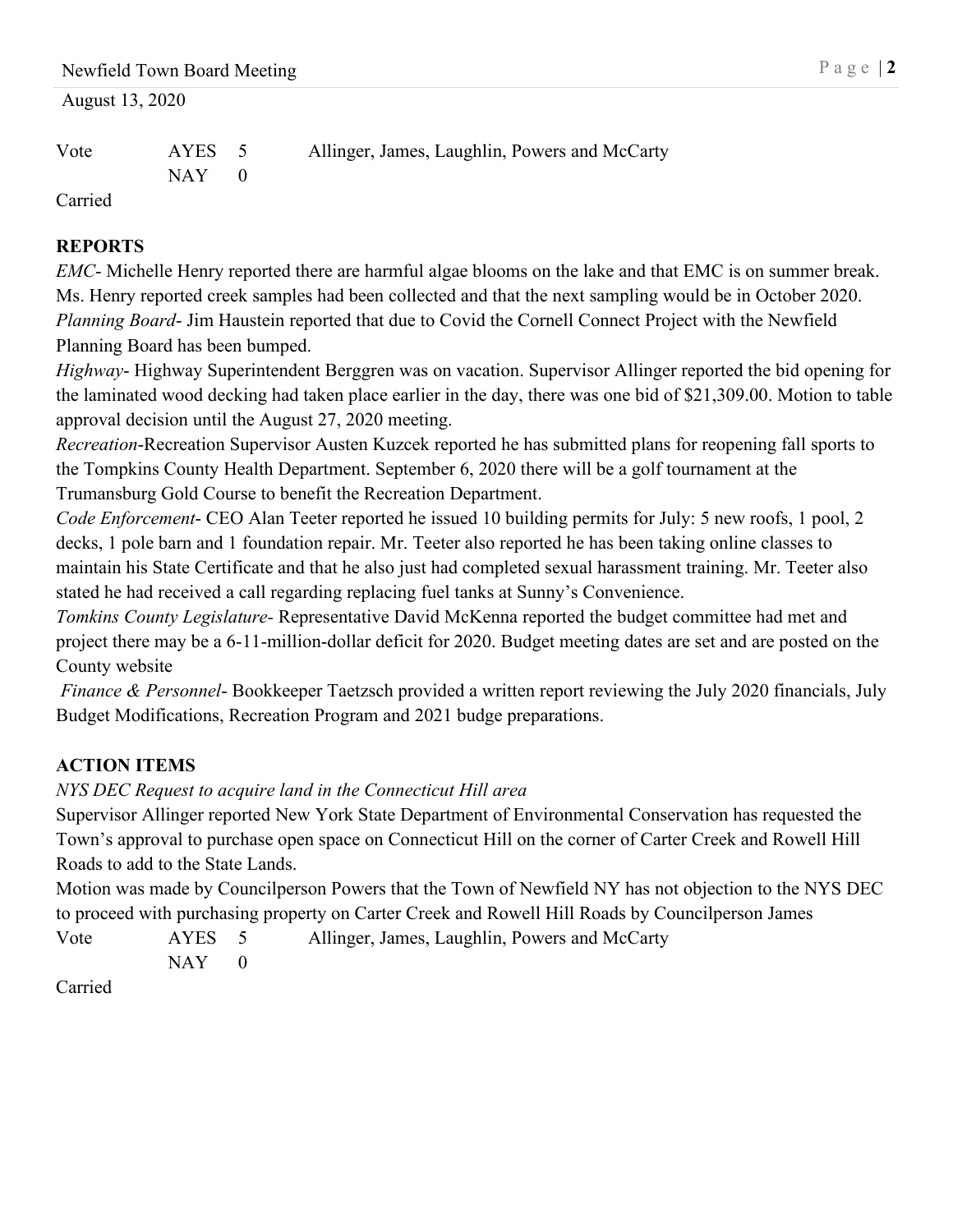## Newfield Town Board Meeting Page | 3

#### August 13, 2020

*Subdivision Review Law*

Resolution No. 41- 2020

WHEREAS, the Town of Newfield proposes to enact a Local Law regarding subdivisions (the "Local Law")

WHEREAS, pursuant to the New York State Environmental Quality Review Act, Article 8 of the Environmental Conservation Law and associated regulations including 6 NYCRR 617.7, et seq, ( "SEQRA") the Town is required to undertake a review of potential environmental impacts associated with the Local Law;

WHEREAS, the Town has prepared a draft Environmental Assessment Form regarding the Local Law including Parts 1 and 2 (the "EAF")

WHEREAS, based upon the information contained in the EAF and the knowledge and review of the Town Board members and after due deliberations;

NOW, THEREFORE, upon motion duly made by Councilperson James and seconded by Councilperson McCarty it is

BE IT RESOLVED, as follows;

Upon a thorough review and due consideration of the EAF, which the Town now adopts, the Town makes the following findings:

- 1.The Town has considered the Local Law pursuant to the criteria set forth in applicable law and regulation, including SEQRA;
- 2.The Town has taken a hard look at possible environmental impact of the Local Law pursuant to SEQRA regulations;
- 3.The Town determines, for those reasons set forth in the EAF, that the Local Law will have no significant negative environmental impact and hereby issues a negative declaration under SEQRA

#### Vote

| AYES 5 | Allinger, James, Laughlin, McCarty and Powers |
|--------|-----------------------------------------------|
| NAYS 0 |                                               |

### Carried

*Motion to adopt Local Law No. 2- 2020- SUBDIVISION CONTROL REGULATIONS FOR THE TOWN OF NEWFIELD, NEW YORK- SUBDIVSION REVIEW LAW*

Motion was made by Councilperson Powers to enact Local Law No. 2-2020 Subdivision Control Regulations for the Town of Newfield New York- Subdivision Review Law, seconded by Councilperson James

Vote AYES 5 Allinger, James, Laughlin, Powers and McCarty

Carried

 $NAY$  0

*Authorize Supervisor to pay Main Street Culvert project application # 2*

Supervisor Allinger requested approval to pay the Main Street Culvert Project contractor the application 2 payment prior to the September Business meeting (abstract 9).

Motion was made by Councilperson Laughlin authorizing Supervisor Allinger to pay the Main Street Culvert Project Application 2 payment prior to the September Business meeting, motion seconded by Councilperson James.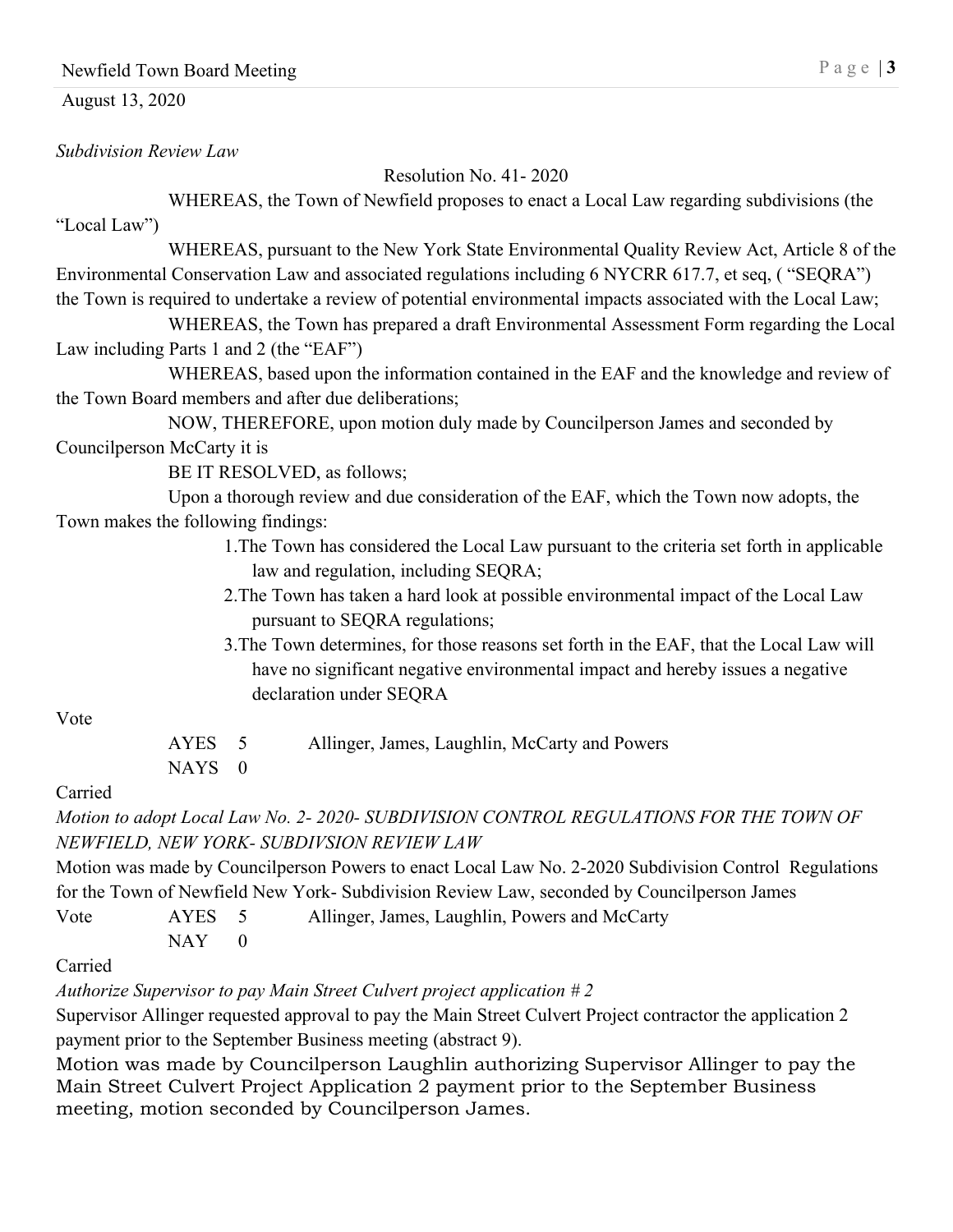| Vote | AYES 5  | Allinger, James, Laughlin, Powers and McCarty |
|------|---------|-----------------------------------------------|
|      | $NAY$ 0 |                                               |

Carried

*August 2020 Budget Modifications* RESOLUTION NO. 40-2020 – Approval of August 2020 Budget Modifications

WHEREAS, it is necessary to modify the 2020 budget based on updated estimates of revenues and expenses in 2020, and

WHEREAS, a detailed listing of each budget adjustment by Fund has been provided below, be it therefore

RESOLVED, that the Newfield Town Board approves the budget modifications as outlined below.

|                               |                                        |   |                 |   | Increase/  |                 |          |  |
|-------------------------------|----------------------------------------|---|-----------------|---|------------|-----------------|----------|--|
| Account Name<br>Account#      |                                        |   | Original Budget |   | (Decrease) | Modified Budget |          |  |
| <b>GENERAL FUND REVEN UE</b>  |                                        |   |                 |   |            |                 |          |  |
| A2705                         | Gifts and Donations                    | s | 5,000.00        | s | 3,500.00   | s               | 8,500.00 |  |
| Total Revenue Adjustments     |                                        | s | 5,000.00        | s | 3,500.00   | s               | 8,500.00 |  |
| GENERAL FUND EXPENSES         |                                        |   |                 |   |            |                 |          |  |
| A7310.4                       | Youth Programs - Hamlet Beautification | s | 6,500.00        | s | (5,500.00) | s               | 1,000.00 |  |
| A7310.1                       | Youth Programs - Personnel Services    | ٢ | ۰               | Ś | 6,700.00   | s               | 6,700.00 |  |
| A7310.41                      | Youth Programs - Student/Family Garden | s | ۰               | s | 2,300.00   | s               | 2,300.00 |  |
| Total Expenditure Adjustments |                                        |   |                 | Ś | 3.500.00   |                 |          |  |

|                               |  |                     |                 | Increase/                     |                 |
|-------------------------------|--|---------------------|-----------------|-------------------------------|-----------------|
| Account#                      |  | Account Name        | Original Budget | (Decrease)                    | Modified Budget |
|                               |  |                     |                 |                               |                 |
| HIGHWAY FUND EXPENSES         |  |                     |                 |                               |                 |
| DA4130.46                     |  | Machinery - Parts   | ٢<br>40,000.00  | \$ (15,000.00)                | 25,000.00       |
| DA5130.462                    |  | Machinery - Tires   | 15,000.00       | s<br>(5,000.00)               | 10,000.00       |
| DA5130.463                    |  | Machinery - Repairs | 50,000.00       | s<br>20,000.00                | 70,000.00       |
|                               |  |                     |                 |                               |                 |
| Total Expenditure Adjustments |  |                     |                 | ς<br>$\overline{\phantom{a}}$ |                 |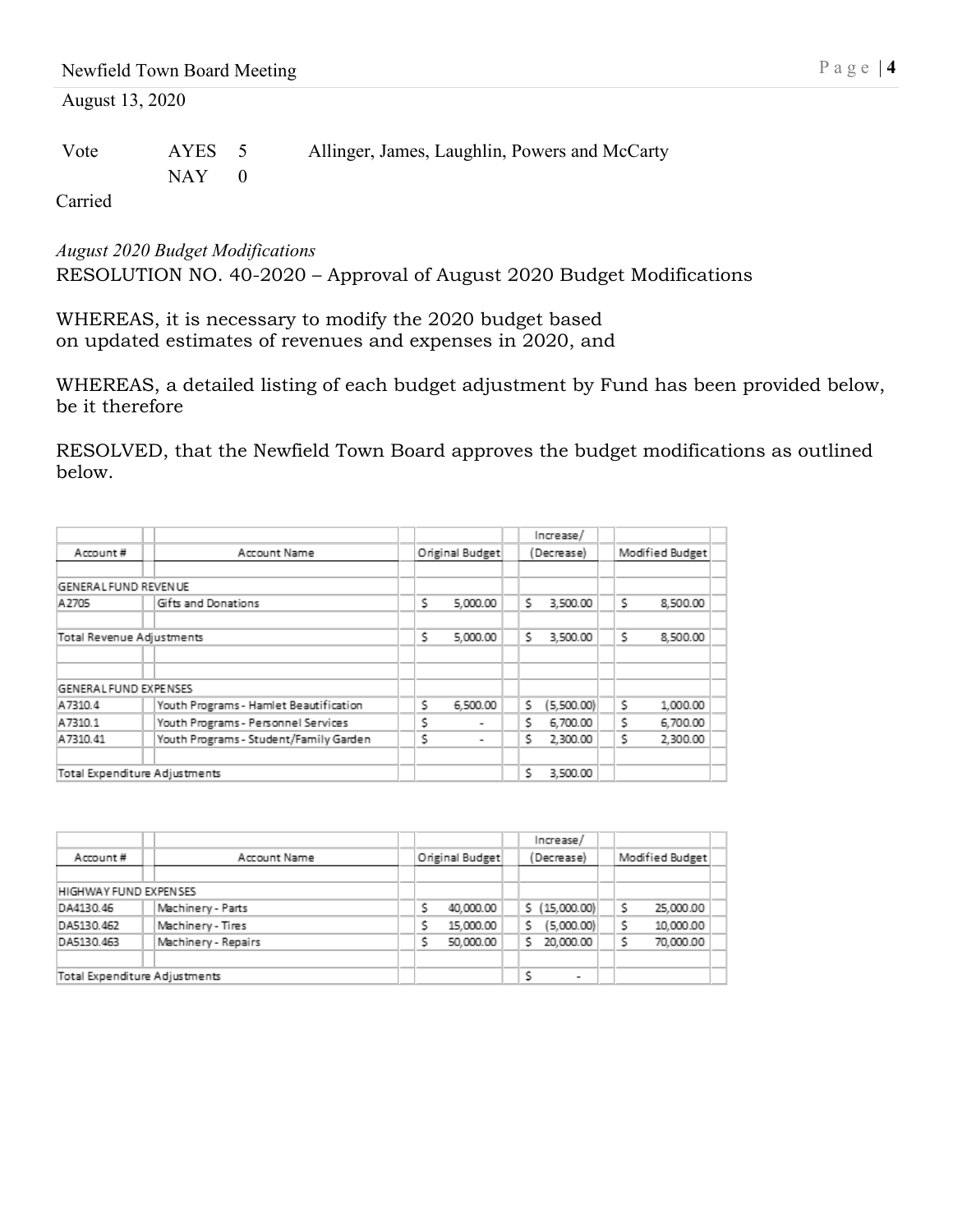# Newfield Town Board Meeting Page | 5

#### August 13, 2020

|                               |  |                       |                               |  |                |  |  | Increase/                |  |  |          |
|-------------------------------|--|-----------------------|-------------------------------|--|----------------|--|--|--------------------------|--|--|----------|
| Account#                      |  | Account Name          | Original Budget<br>(Decrease) |  |                |  |  | Modified Budget          |  |  |          |
|                               |  |                       |                               |  |                |  |  |                          |  |  |          |
| RECREATION FUND EXPENSES      |  |                       |                               |  |                |  |  |                          |  |  |          |
| CR9010.8                      |  | State Retirement      |                               |  | 4,565.00       |  |  | (705.00)                 |  |  | 3,860.00 |
| CR9040.8                      |  | Worker's Compensation |                               |  | $\overline{a}$ |  |  | 705.00                   |  |  | 705.00   |
|                               |  |                       |                               |  |                |  |  |                          |  |  |          |
| Total Expenditure Adjustments |  |                       |                               |  |                |  |  | $\overline{\phantom{a}}$ |  |  |          |
|                               |  |                       |                               |  |                |  |  |                          |  |  |          |

|                               |  |                             |  |                 |           |  | Increase/  |                 |           |  |
|-------------------------------|--|-----------------------------|--|-----------------|-----------|--|------------|-----------------|-----------|--|
| Account#                      |  | Account Name                |  | Original Budget |           |  | (Decrease) | Modified Budget |           |  |
|                               |  |                             |  |                 |           |  |            |                 |           |  |
| <b>COMMUNITY PARK REVENUE</b> |  |                             |  |                 |           |  |            |                 |           |  |
| CD2-599                       |  | Appropriated Fund Balance   |  | s               | 17,500.00 |  | \$1,100.00 | s               | 18,600.00 |  |
|                               |  |                             |  |                 |           |  |            |                 |           |  |
| Total Revenue Adjustments     |  |                             |  | s               | 17,500.00 |  | \$1,100.00 | s               | 18,600.00 |  |
|                               |  | COMMUNITY PARK EXPENDITURES |  |                 |           |  |            |                 |           |  |
| CD2-7110.4                    |  | Parks - Contractual         |  | s               | 17,500.00 |  | \$1,100.00 | s               | 18,600.00 |  |
| Total Expenditure Adjustments |  |                             |  | \$              | 17,500.00 |  | \$1,100.00 | \$              | 18,600.00 |  |
|                               |  |                             |  |                 |           |  |            |                 |           |  |

Motion was made by Councilperson James approving the August 2020 budget modifications as presented, motion seconded by Councilperson Powers.

Vote AYES 5 Allinger, James, Laughlin, Powers and McCarty  $NAY$  0

Carried

*Approve bid on Beach Street Bridge decking Tabled until the August 27, 2020 meeting*

#### *Approve Sale of Highway Equipment sold at auction*

Motion was made by Councilperson Laughlin to accept the sale prices for surplus items that were sold at Auctions International, seconded by Councilperson Powers.

| Vote | AYES 5     | Allinger, James, Laughlin, Powers and McCarty |
|------|------------|-----------------------------------------------|
|      | $NAY \t 0$ |                                               |

Carried

**OLD BUSINESS**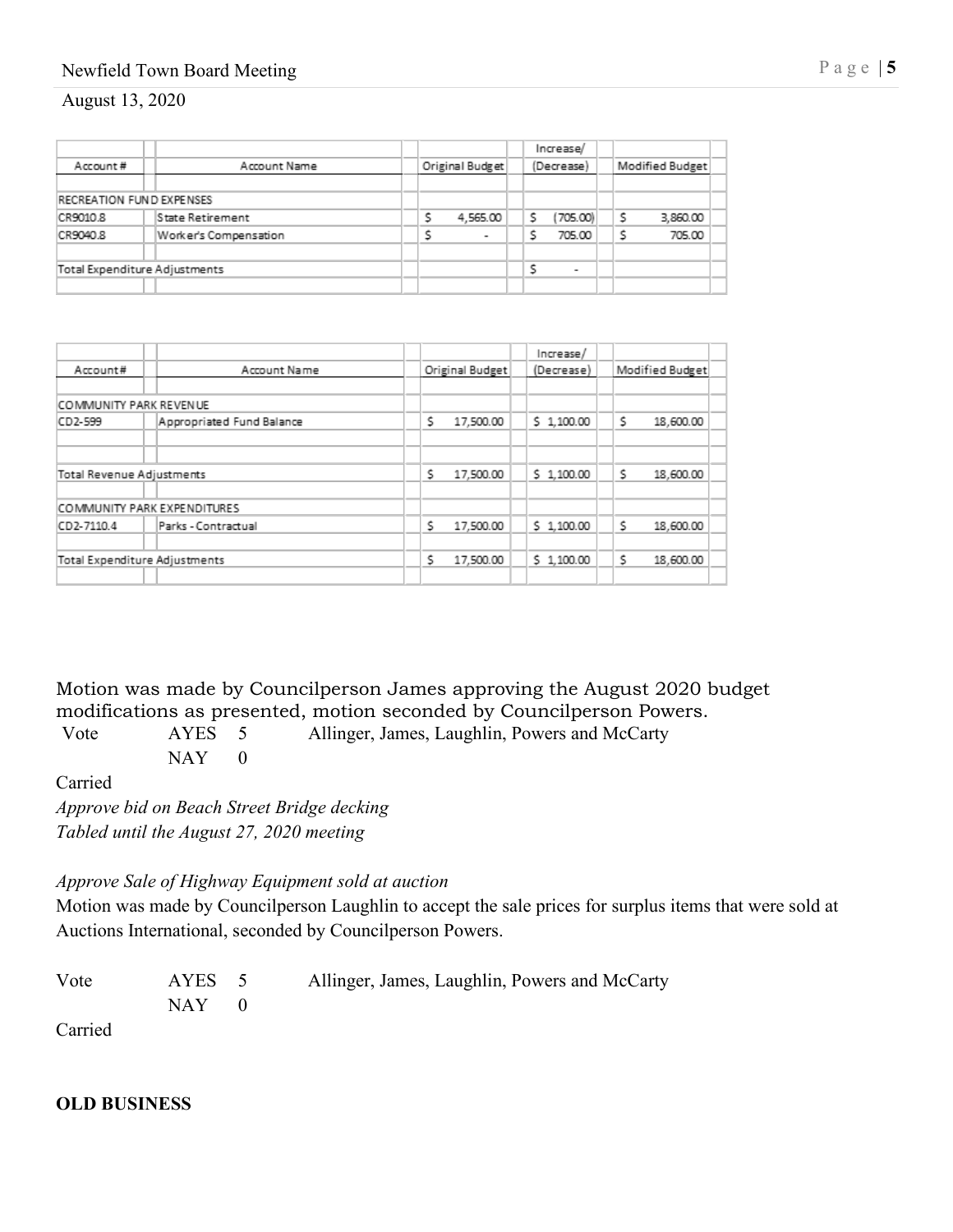# *Discussion of Internet in the Town with guest Eric Hartz*

Acting Newfield School District Superintendent Eric Hartz spoke of his concerns for the need of reliable cell and internet service because of the pandemic. Mr. Hartz shared the results of a survey the school taken by the school regarding internet: 30% reported no reliable internet, 30% reported no access, 61% reported no highspeed internet, 42% reported no reliable cell service at home.

Mr. Hartz reported 20% of families have opted to keep their children home with virtual schooling. Mr. Hartz stated he will be involved with Senator O'Mara's efforts for rural internet improvements. Supervisor Allinger reviewed the build out map from Clarity Connect. Mr. Richard Driscoll suggested inviting Chuck Bartosh from Clarity Connect to come speak with the Board.

*Smart Climate Task Force-* Councilperson Casey Powers reported she and Councilperson Heather McCarty had met. A document will be drafted to be put onto the Town website looking for residents to participate.

## *Discussion of the Newfield Recreation Fields*

*Van Kirk Road Park*- Norm Aidun reported the soccer fields were prepared the past Saturday and are ready for modified and up teams, although the goals are short. Football fields had been laid out, Basketball Court has been striped and GPS coordinates have been set, all that is needed are the rims and nets. The score board is being built by the Pawlewicz family. The benches have been set and anchored. He is looking to have pole guards donated. The baseball field backstop is put together holes being augured; cement will need to be ordered. Mr. Aidun commented he would like to have feedback regarding the niceties list he provided. Mr. Aidun also requested a discussion regarding park use and access. Supervisor Allinger commented he had spoken to the Director of the Tompkins County Health Department and then reviewed the Tompkins County Health Department guidelines for sports and recreation reopening. At this point no organized football or basketball games can be played. Soccer and baseball can move forward with social distancing in place. The Town will order signs to be placed at the fields regarding use with social distancing.

Councilperson McCarty commented she felt Covid symptoms need to be clarified before the fields are open for use. Mr. Aidun suggested the Town keep the community updated regarding the park progress via social media. Councilperson James asked if there would be a ribbon cutting ceremony for the opening. Mr. Aidun suggested to have a soft opening this year and then have a nice opening next year.

# *Discussion of the Water Study Findings and status of the Water Districts*

Supervisor Allinger reported the pump from the Pine Circle well could not be pulled and that the Town needed to move forward getting Pine Circle Well #3 online. Supervisor Allinger stated he had gotten an extension of 60 days for the Community Block Development Grant with a letter of verification from Hunt Engineers. Supervisor Allinger discussed the possibility of a new capital project where the Town taking on debt and levying it as a user fee in water rates.

**NEW BUSINESS**- none